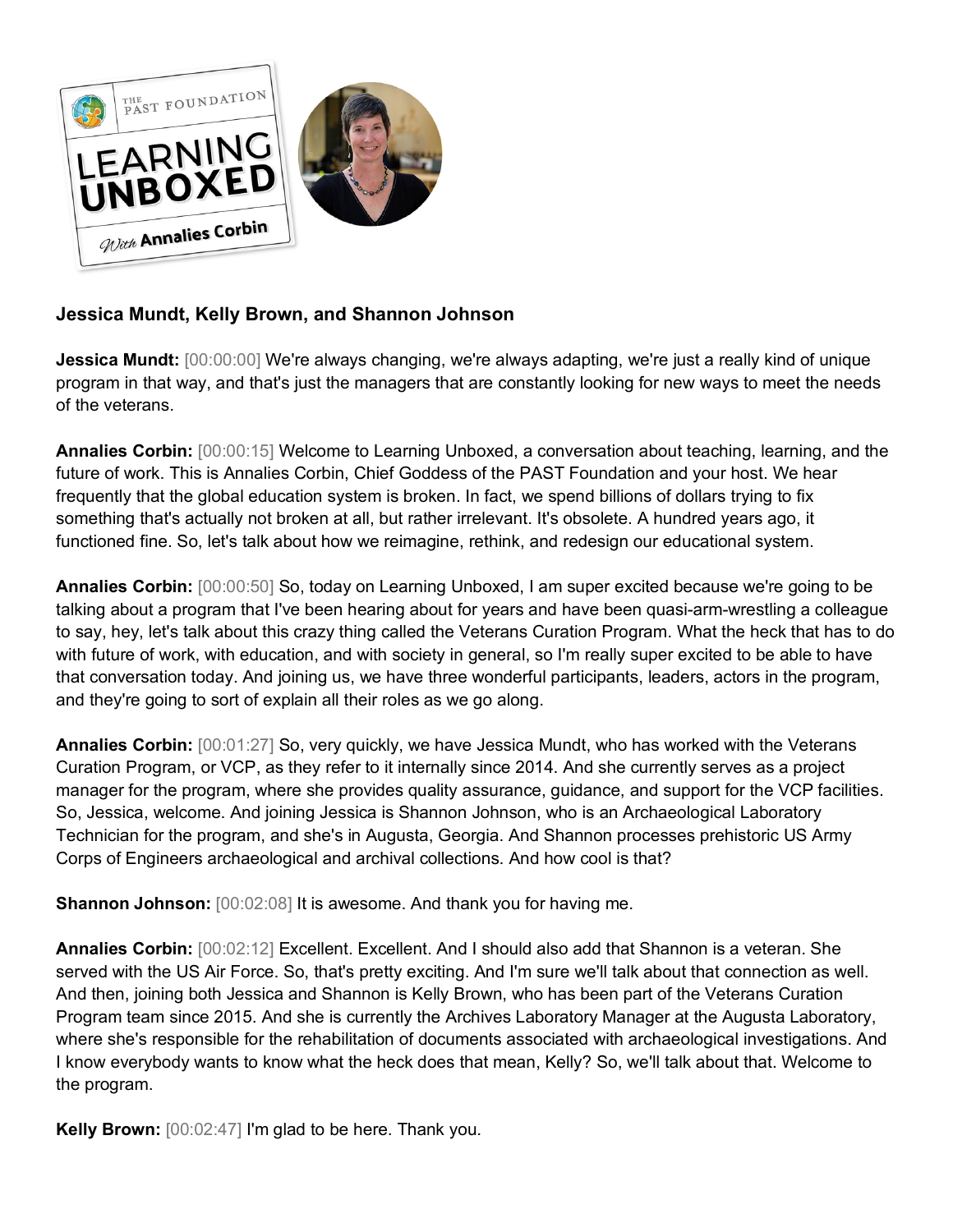**Annalies Corbin:** [00:02:49] So, as I said right at the beginning, this is a program I've heard inklings about over the course of a number of years, and I've had some generalized sort of explanations. And so, Jessica, I'm really hoping that you can give us the sort of 100,000-foot view of what the heck is the Veterans Curation Program.

**Jessica Mundt:** [00:03:10] Yeah, I'd be happy to. So, the VCP started to open their first lab in 2009, and it was really the idea of Dr. Sonny Trimble. At the time, he was the head of the Mandatory Center for Expertise for the Curation and management of archaeological collections. That's in St. Louis, and that's part of the St. Louis district for the Army Corps of Engineers. So, he was asked to lead the mass grave's excavations in Iraq. And it was kind of through that work that they got enough evidence to really hold Saddam Hussein responsible for war crimes.

**Jessica Mundt:** [00:03:45] So, hugely important work. But as part of that work, he also worked alongside service members. They kind of protected him and his team of experts while they were in Iraq. So, when he got back to the US, he started to see that it was difficult for a lot of service members to transition into the civilian world. So, he wanted to do something about that. He also had a second problem, and that was that he had all of these archaeological collections and he needed to ensure that they were up to federal standards.

**Jessica Mundt:**  $[00:04:16]$  So, he needed to be sure that they were all in a plastic bag, in their house, in the right way, so that they would be in good shape so that future researchers could access them and use them. So, he created the VCP to hire veterans to curate archaeological collections. And here we are over a decade later and we have four flagship labs. We've got one in St. Louis, one in Alexandria, Virginia, Augusta, Georgia, and then we also have one in San Mateo, California. And as you mentioned, we teach veterans to rehabilitate archaeological collections and also the archives that go along with those excavations.

**Jessica Mundt:** [00:04:57] And through this, the veterans gain transferable skills. So, a lot of database management, we photograph the percentage of every collection so they get photography training and we also do professional work and development. And that's where we give them a little bit of time each week to really work on that kind of next goal in their life, whatever that might be. It could be a school, or a job, or whatever it is they want to move on to. Most of the veterans in the program cannot-

**Annalies Corbin:** [00:05:26] Yeah. As the archaeologist to this, we're like, we need more archaeologists. Yeah, we totally understand. So, I appreciate that very much. So, one of the things that really appealed to me about being able to have this conversation granted the linkage back to my own background and passion as an anthropologist and archaeologist, but more to the point, as we at PAST Foundation and the work that we do around helping a lot of young people figure out and find careers, but as part of that, we interface with a lot of industry partners.

**Annalies Corbin:** [00:06:02] So, lots and lots of companies. And one of the common things that I've heard over the years repeatedly is companies talking about that trying to figure out how can they meaningfully either employ veterans or help veterans find meaningful, like you said, that transition back into the civilian society. And so, what does that all mean and sort of what are the needs? And I think there's a lot of fear, quite frankly, from companies about what does that really mean, what am I getting into?

**Annalies Corbin:** [00:06:31] And so, Shannon, as you know, before we turn the program on, we were just talking very briefly about, you were excited to get to be part of this program. Not sure that it was going to be able to continue on, whether there be a spot and all those sorts of pieces. And so, I really would love for you to share with our listeners sort of what was the appeal about this for you? And what are you getting out of that? And what does that sort of typical veteran experience, I guess, coming out of this program?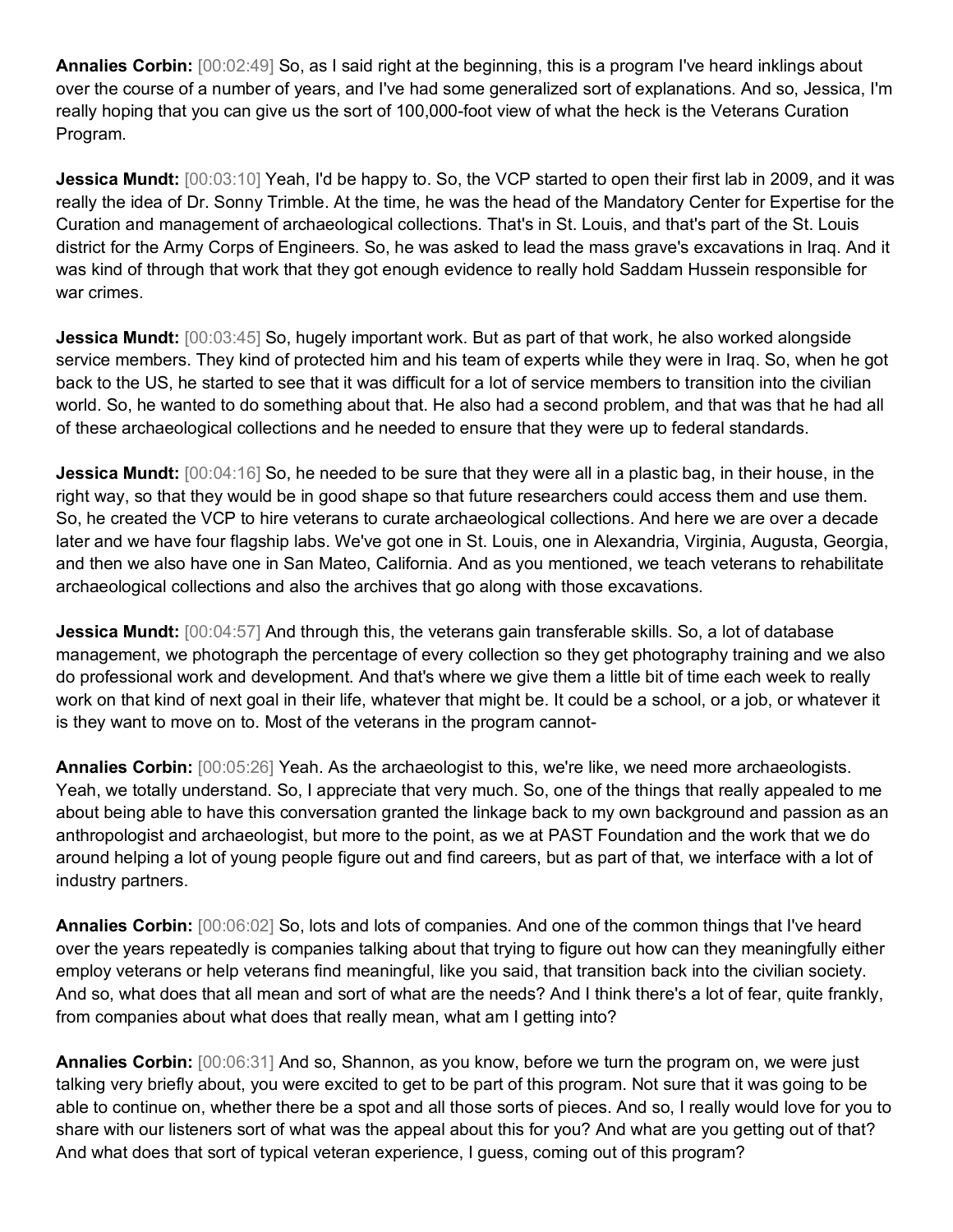**Shannon Johnson:** [00:07:00] Before being a part of this program, I attended SCAD, Savannah College of Art and Design for my graduate degree in arts administration. What attracted me to that program was because, was that, of course, I have a banking and finance background, I'm a full advocate for culture preservation, and anything that's historical, whether it be a building, any type of excavations that may be done, that can be seen in a museum or in any capacity. So, it was just ironic that I ran across this program that I had no idea existed. So, I said, why not give it a try? And then, of course, especially during a pandemic, it worked out. I was able to be a part of it.

**Shannon Johnson:** [00:07:46] And not only that, when I actually was selected and actually doing the work, I was amazed at what I was touching. I was touching history. I was touching the history of those people who can't tell their own stories themselves. And not only that, we get to see those archeologists that excavated these artifacts, and bones, and animals over 50, 60 years ago that are, let's say, a few thousand years old. And I was just amazed at what I was seeing, so I was like, well, maybe one day, the things that we touch and we use will be artifacts as well. So, if we're able to pay it forward, should I say, I think it will continue to cycle.

**Annalies Corbin:** [00:08:31] Yeah. No, absolutely. And I want to circle back around just a little bit more before we transition over to Kelly, Shannon. So, tell us, because I'm sure our listeners are really wondering, so it's awesome because you were so jazzed about what it is that you're doing. And again, just hearing some of the folks that have been involved with the program over the years, the group of participants that come in, you have fairly varied backgrounds and experiences in how you grew up, where you came from, what your experiences were prior to the military, and then a wide range of experiences, I assume, in your service as well.

**Annalies Corbin:** [00:09:09] And so then, how does that then translate back into sort of the day-to-day actions or activities within the program as they relate to that piece that Jessica was mentioning about that rehabilitation or the reentry, is, I think, probably a more appropriate way to think it? So, help us understand that from the veteran perspective.

**Shannon Johnson:**  $[00:09:31]$  No matter what branch of the military that you come from, the first thing they teach us is paying attention to detail. And with dealing with archaeological artifacts or whether the archival documents, they must be handled a certain kind of way, you have to be very analytical in exactly what you're looking at. One thing could look like a stone or a rock, once you clean it off, that could be a bone. You have no idea. So, by taking that extra step into what you're doing and taking pride into knowing that this is someone else's history, you're taking a lot of pride into what you're doing, just as when you served in the military.

**Shannon Johnson:** [00:10:07] But at the same time, while being a part of this program, we have great leaders at the Augusta location that got us into how to do things properly. Whether we have an archaeological background or have done this type of work or not, we still have to hone those same skills that we utilize within the military to do this job, because this is their story and we don't want to ruin or destroy and compromise anything that we touch. Because once we're done with it, it goes to another person's hands to present it to the public if need be. So, why not get some of the best leaders, and then who were part of the military to be a part of the archaeological process of preserving these artifacts and archival documents as well.

**Annalies Corbin:** [00:10:53] Sounds like a perfect fit, actually.

**Shannon Johnson:** [00:10:54] Oh, absolutely.

**Annalies Corbin:** [00:10:56] In many ways. Yeah, absolutely. That is awesome. So, Kelly, I want to talk with you a little bit about helping our listeners understand this whole notion of rehabilitation of documents for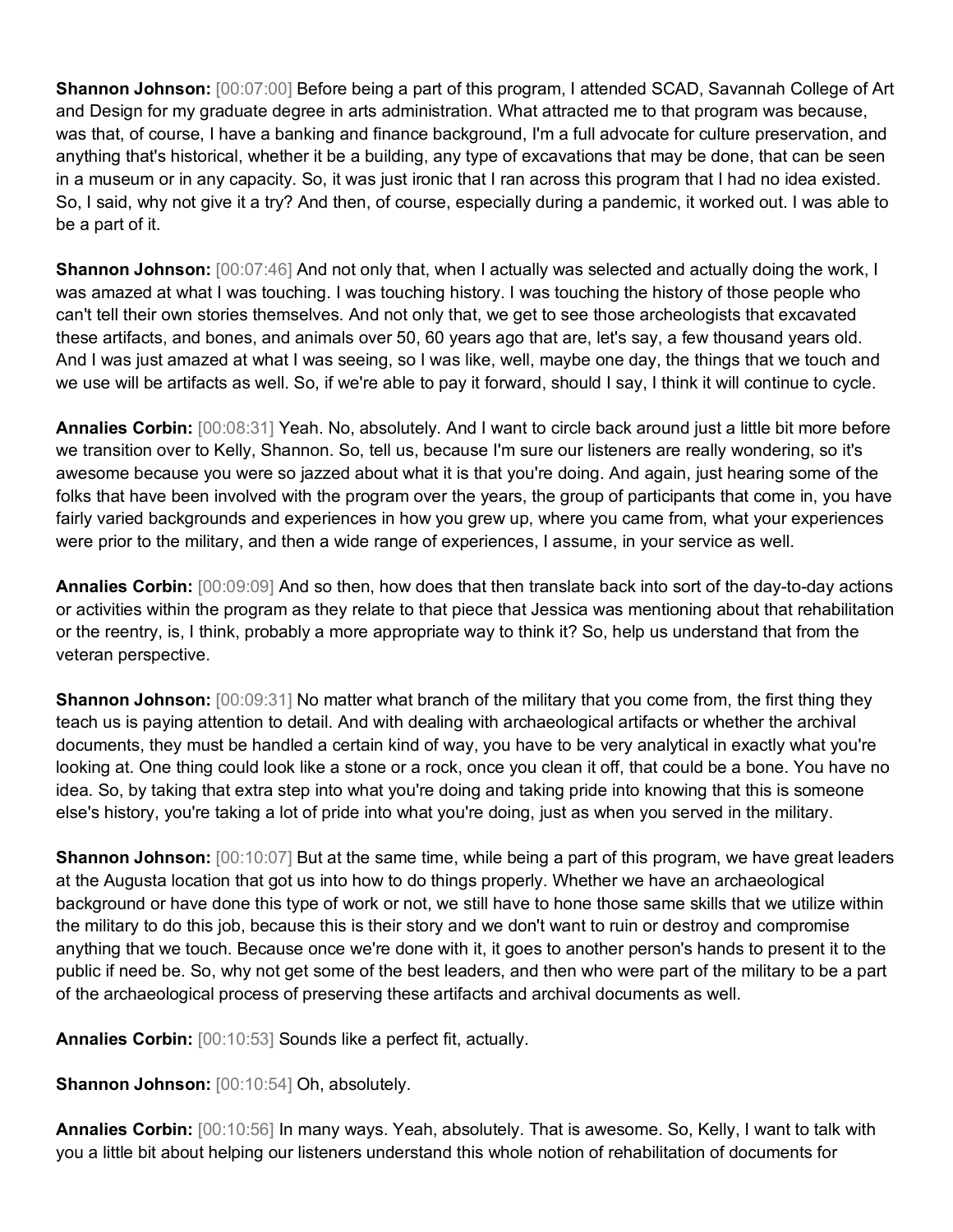starters, because I thought that that was an awesome way to sort of describe the work that you do and sort of what that looks like. But help us understand sort of the role that you have within this program, and then how that translates back in across the work that happens with these four sites.

**Kelly Brown:** [00:11:25] Yeah. So, like Shannon was saying, one of the first things that I think my role kind of plays into is we get a lot of veteran technicians that have absolutely no background in archaeology. And so, we only get five months with our technicians. So, one of the first things we have to do when we get them in is kind of an expansive hike, here's what anthropology is, here's what we're about to dive into, this is what the archaeology is, this is why it's important. And so, we kind of have to go through sort of the ethical things, how to handle artifacts, what to do if you do find a bone, how to handle important provenience, which is often a concept that a lot of people have a hard time wrapping their mind around.

**Kelly Brown:** [00:12:10] So, we go through all that kind of stuff before we even get to the concept of like archives and artifacts. They don't get to touch those things until we get through a lot of PowerPoints. Yeah. So then, once we do get through, if you survive the death by PowerPoint week, we do get to the actual artifacts and documents. That sort of rehabilitating documents, to me as archives manager, is there's a lot of things like cleaning and mending. It turns out archaeologists are not the best at storing their documents.

**Annalies Corbin:** [00:12:43] Yeah, we're kind of terrible at that. Sometimes, I have to admit, your field notebook comes back, and then you kick a mud in the middle of it, you just toss it in the file, right?

**Kelly Brown:** [00:12:54] Exactly. Sometimes, you open a box that's been on a shelf for 40 years and it's a mess. So, a lot of it goes into the figuring out what archaeologist from 40 years ago were thinking, and then trying to establish some kind of order back into this file so that our researchers of today can access those files, and then use it so that they can make sense of the artifacts that go along with that.

**Kelly Brown:** [00:13:21] So, it's working with the technicians to have their help, to look at all these boxes full of documents, and getting those things cleaned, mended, put into new folders, getting photographs cleaned, and put into new sides and new sleeves, so that they last a lot longer on the shelves. And then, ultimately, getting the stuff into a new database that's searchable and usable. And we kind of do all of that with artifacts as well. They get new bags, they get a new database. They get stored a lot better.

**Annalies Corbin:** [00:13:55] Yeah. And then, ultimately, where does the stuff go, Kelly? Because our listeners are going to some of them are going to say, hey, that is really amazingly cool. And especially our listeners who are teachers or in schools, always looking for very authentic things for students to do. And quite frankly, I always argue, archives and collections of no matter what it's about, that's real data, data that needs people to work with it. So, where does this stuff go? And can people ultimately get access to it?

**Kelly Brown:** [00:14:31] So, our ultimate goal is to get this stuff uploaded onto the digital archaeological record, which, it's called TDAR. But all of this belong to the Army Corps of Engineers. So, ultimately, you'll have to ask for permission to access some of the stuff. Some of it does have sensitive information in it. It's an archaeological site after all. But we do want to get this stuff into the hands of the public ultimately, I think. We had a tribal member that used to come to our meet and greet, Specter Charles Coleman of the Thlopthlocco tribe.

**Kelly Brown:** [00:15:06] And he always said, he had a saying that he wants to get this stuff out of the shed and into people's heads. And I just thought that was a greatest, off the shelves and into people's hands. So, I do think ultimately, it goes from our labs back to the repository that we got it from. But I do think that the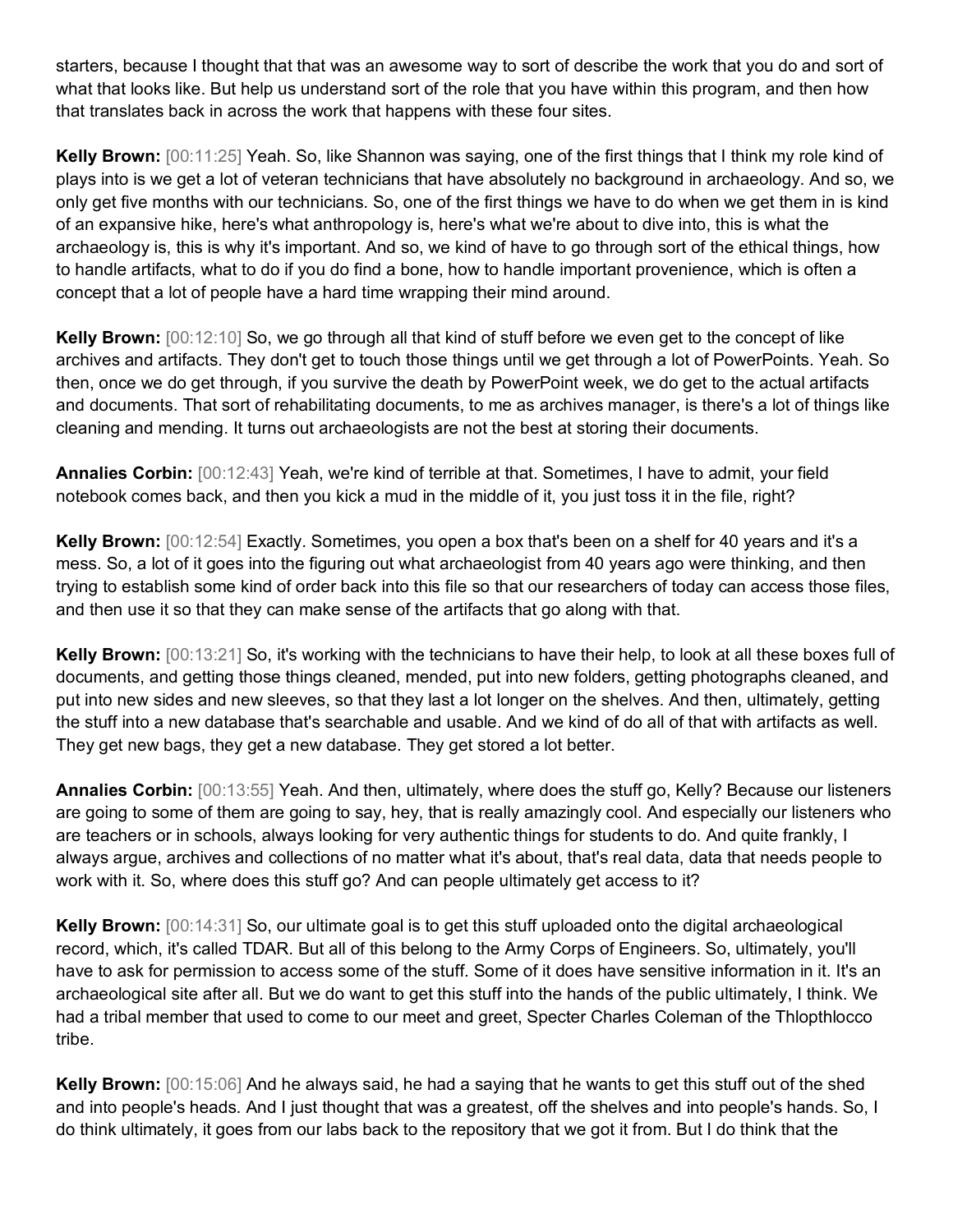ultimate goal is for people to know about these collections and to ask about them so that they can have access to them.

**Annalies Corbin:** [00:15:38] Yeah, absolutely. Absolutely. And I love that out of the shed and into your heads. And so, Jessica, I want to sort of piggyback on that. And also, something that Shannon was talking about, the fact that part of this work is immersing yourselves, whether you're the technicians, you're the veterans that come and participate in the program, or you're sort of the other folks over a long history, quite frankly, in many cases, it sounds like that had been involved with the various projects that you're working on, you are telling stories, right?

**Annalies Corbin:** [00:16:13] You are telling the stories of a very diverse group of archaeological sites generally that fall under the purview of the US Army Corps of Engineers, means all kinds of sites from all over the country. And one of the things that folks are always wrestling with is, how do you, and I'm just curious, this is really more of a curiosity that I think that folks would be wondering, so you guys provide me a great opportunity to be able to ask this question, how do you, in your work today of going, and re-cataloging, and sort of rehabbing, if you will, a variety of different components of these projects sort of help understand the story from the context in which it was excavated by whoever it was that excavated in their own internal mindsets, and their own backgrounds, and their understanding, and their interpretations, and then translate that into some what are, hopefully, a lot better, more robust understanding.

**Annalies Corbin:** [00:17:15] So, back to out of the shed and into the heads, so I truly love the fact that gentleman is saying, hey, this is our story, we want to be able to tell the story, but we need to put it both into the context of the moment in which the excavation happened, but also into the appropriate context in the moment of today. How on earth do you do that?

**Jessica Mundt:** [00:17:37] Yeah, I think the rehabilitation part is intentional, but there are other things that happen that aren't necessarily intentional. So, yes, going into the box is getting everything in good order, and saying, what does this number mean? Oh, those are test units. We need to be sure that that test unit number is represented in every description that we have for all of these related documents or related artifacts.

**Jessica Mundt:** [00:18:02] So, just sorting out what the information means, and getting it in kind of a digestible format is really the first and one of the most—obviously, a very important step, but there's other connections that happen that we can't anticipate. I was a lab manager in the Alexandrea lab for a few years, and we had a technician that ended up working on a collection that was excavated just miles away from where she grew up. And it was that connection that I made, you can see the revelation come through her.

**Jessica Mundt:** [00:18:39] She had this better sense of place and a better sense of where she grew up, and she was working with her hands on things that came from that land that she went to as a recreation area when she was a kid. So, helping individuals who don't necessarily have any background in archaeology or may not have had the opportunity to visit a lot of these historic sites. And just finding a connection is something that we hope will happen. And a lot of times, it does. And we hope that even after they leave the VCP, that that kind of special connection with location and place continues, and that they continue to take their families to different kind of public areas.

**Annalies Corbin:** [00:19:32] Yeah. I can tell you that in my career as an archaeologist, the projects that are probably most near and dear to me as an individual are always the ones where we had either local folks either participating or somebody who shows up at the site and they have some connection to it. And sometimes, they're very tenuous connections. But just watching them actively engaged in what's going on, and just being part of it, and asking questions, and oftentimes, adding new context and new clues, because lots of these folks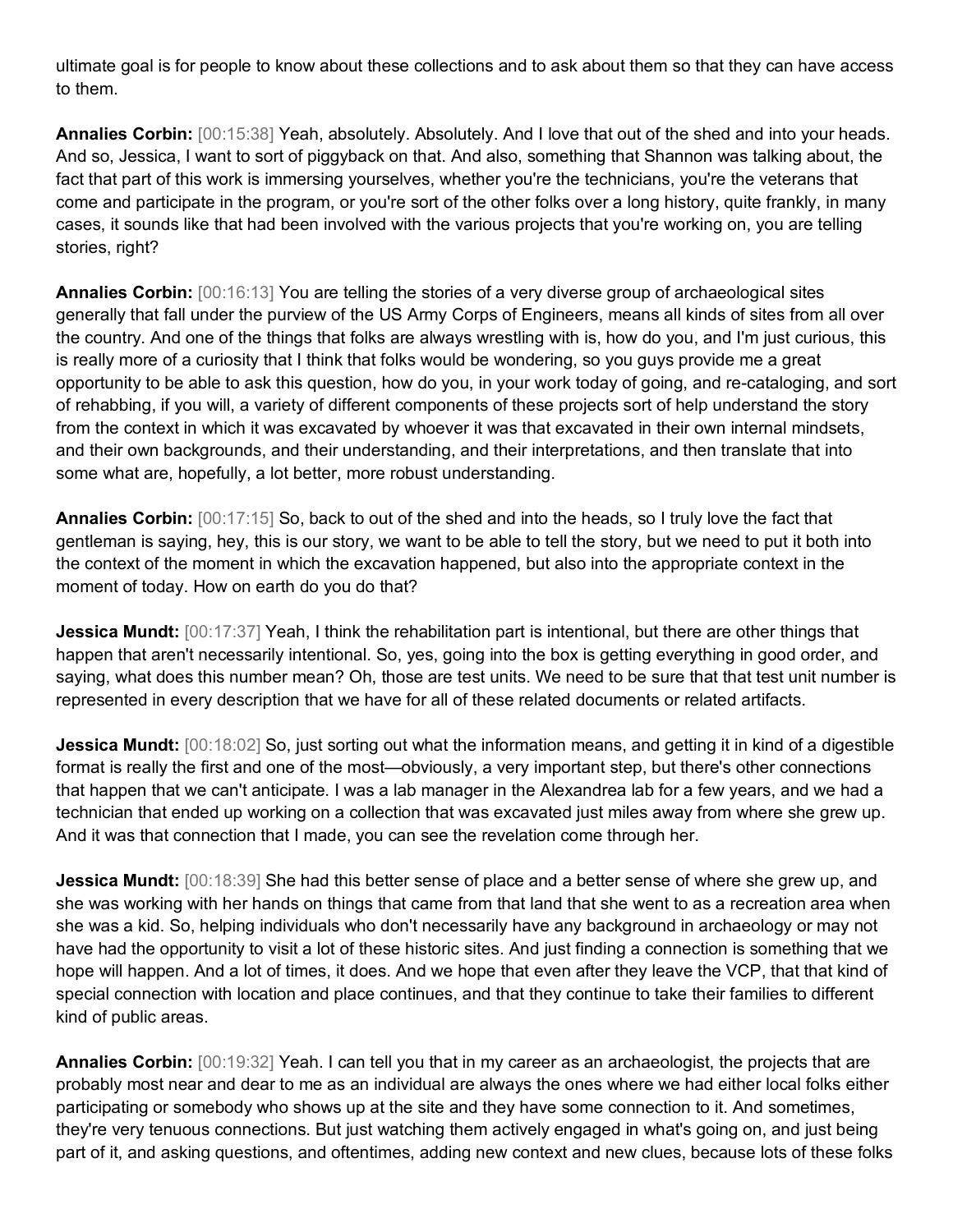bring something, they bring their own historical story to the project, and they are as much teacher as they are students in the right setting and the right opportunity.

**Annalies Corbin:** [00:20:26] So, I appreciate that very much. Shannon, one of the things that you had mentioned earlier was about the excitement around the discovery. And so, I want to dig into that a little bit as the non-purposely, I guess, trained archaeologists in this group, so you're coming to this, but you have a background that lends itself in many ways to the work that you're doing, and certainly, through your experience, but share with us a little bit about a moment, I guess, if you will, or a piece of the work that you're doing that just truly gets you excited in a way that you might not have thought about before, since this wasn't necessarily the particular path that you started out on.

**Shannon Johnson:** [00:21:10] Absolutely. Right now, I'm working on a box that has a number of different types of fragmented glass, and also, bottles, and bottoms, and bases. And some of them are still together. And I'm thinking about it, I'm looking at, and I'm wondering, okay, is this from the last 50, 60, 100, 200 years? And I wonder, whose bottle is this? Whose plate is this? Okay. This button, where did this button come from? And there was something that we saw that we didn't know what it was.

**Shannon Johnson:**  $[00:21:44]$  And we asked one of the managers and they had to go do research on finding out what it was. And all of us in the office, we stop. Whenever it's something that none of us have experienced or saw before, and only one of my colleagues, he has an undergrad in archaeology. Basically, he's the only archaeologist outside of our managers and archivers. So, of course, he's just as interesting as everyone else. So, it piques my interest each and every time we find something, but I also build an appreciation more and more for those things that are excavated, but also, more for archaeologists as a whole.

**Shannon Johnson:** [00:22:20] So, just like with any job you do, I'm taking it a lot more personal now, because I'm touching it now as a part of me. I'm touching what ancestors have touched. So, I sometimes feel the energy from it, and I go, wow, so you made this from hand. And I said, well, how did this break or where did this come from? Where did you come from? So, of course, with all of us, we're all interested, and that's the energy within our lab and that's how we interact with each other. That's whether it be the managers or my colleagues. And it's almost like we're all equals, but we all learn from one another and experiencing everything new all at the same time. And I love it.

**Annalies Corbin:** [00:23:00] Yeah, I can tell that you love it. And that's really exciting. So, I will tell students all the time when they ask me, so what is it you do? And I sort of explained to them, as an archaeologist or as an anthropologist, and I can sort of see them still thinking about it. And then, I'll always say, well, we are the scientists of humanity. And suddenly, their eyes get really big. And no, that's not a formal definition. My colleagues give me grief about it all the time, so I own that one.

**Annalies Corbin:** [00:23:27] But the reality of it is, if you think about that sort of day-to-day interaction that an archaeologist is having with society as a whole, we are often the element that is telling that story. We're providing the connection. We're making it culturally relevant in any given moment based on the work that we're doing. And so, my perspective is that, yes, so we are, in fact, the scientists of humanity. And so, that sort of gives me the lens through which I get excited about it and sort of jazzed about it as well.

**Annalies Corbin:** [00:24:01] So, Kelly, can you share with us a little bit about the structure of the program? You mentioned that you only get five months with the Shannons of the world. So, how exactly is this program structured? So, in other words, there are four sites. We heard that from Jessica, but how many participants. And this has been going on since 2009, and what's happened to these folks after the fact? What do we know about these things?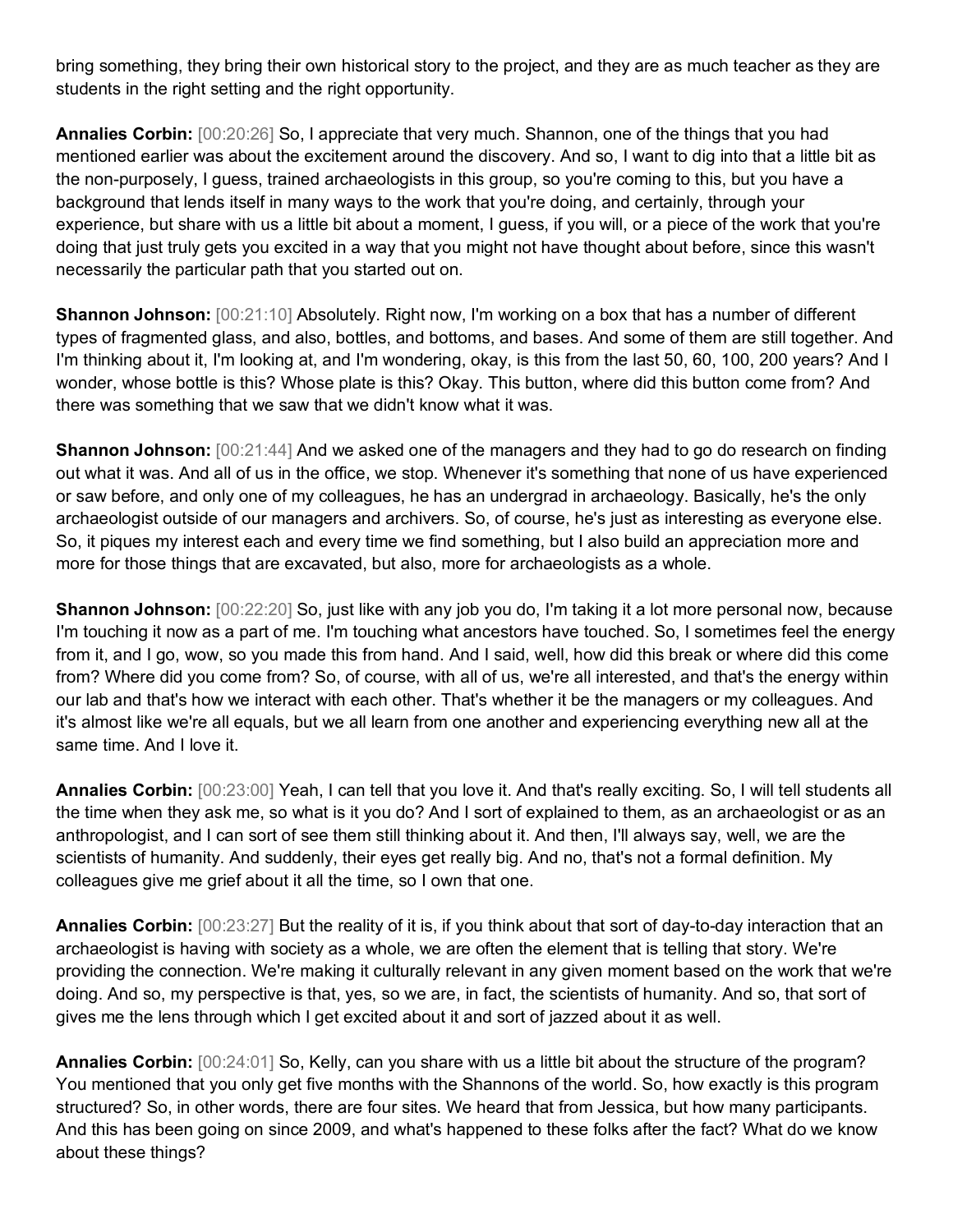**Kelly Brown:** [00:24:25] So, like I said, we get about five months per session with our technicians. Typically, our class size is a little bigger than they usually are right now. Because of COVID, we have some restrictions on how many people we can have. But our average size of technician class sizes are about, I say, 10. We usually have about 10 people in there. And when we get our technicians in, like I said, the first thing we usually do is our end up week of training with the big overall scope of what is anthropology, what is archaeology. And then, we start to zoom in a bit.

**Kelly Brown:** [00:25:03] And we're going to start with, here's an overview of archaeology and the collection that you're going to be working with on the artifacts side of the house. And we spend the first month of the program, having the technicians to process the artifacts, helps them get kind of a good handle on what proveniences, what a site number looks like. And they get really familiar sort of with the specific collection they're going to be working with. And then, about a month or two into the program, they will get trained on digital photography to learn how to take photos of artifacts and they'll also get their archives training at that point. Archives training can be a little more intense than the artifacts training, takes about a week, and can be a little boring.

**Annalies Corbin:** [00:25:52] Shannon's shaking her head for my guests who are just listening.

**Kelly Brown:** [00:25:59] As the archives lab manager, I have expected that it's not as fun as artifacts training. I've tried to make it a little more fun. I've done things like Archives Jeopardy, which you've got to be fun where you can, but we try to start some games into training and stuff. So, after that, that we can throw that kind of you're fully trained once you've had your artifacts, your photography, and your art training.

**Kelly Brown:** [00:26:24] And then, halfway through the program, which is usually about two-and-a-half, three months into the program, we start what we call professional growth and development, which is where the technicians really get a chance to work on their resume, sort of translating all their military skills and lingo into the civilian vocabulary for the resumes so that they can start sending it out to jobs. They can also start looking at things like, if they're more interested in going back to school or getting their veteran disabilities or catching up with that kind of stuff. We can help with that kind of thing as well. We also try to get guest speakers.

**Annalies Corbin:** [00:27:04] So, very full service in terms of the way you think about the experience. These five months is, A, you're going to have this grand appreciation for archaeological and archival collections. That's a bonus. You all become advocates and stewards of our cultural heritage. So, that's awesome. But then, also, to sort of help with some of the other other components that might be necessary as folks move on to whatever the next thing can be after that five months. That's pretty awesome. Yeah. So, Jessica, the 10 per class-ish, is that at each site or is that in total? And then, these folks are distributed around the country to do the five or more? Sort of help us understand that component of it a little bit.

**Jessica Mundt:** [00:27:55] Yeah, sure. Ideally, it's about 10 per location. The San Mateo lab is a little bit smaller. They're a newer lab and they're still growing a bit. So, we have had kind of when we're in full operation and not mid-pandemic, we've had up to around 40 veterans in the program per session and we're hoping to get back to that at some point soon. We'll see. Our next session will begin in May. So, we're starting the applications now.

**Jessica Mundt:** [00:28:29] So, if anybody's interested, you can get on to the veteranscurationprogram.org website and see the application there. Fill up the application, submit your DD214. And there's an email address at the bottom of the application. And so, yeah, we encourage all veterans to apply. There is kind of a priority for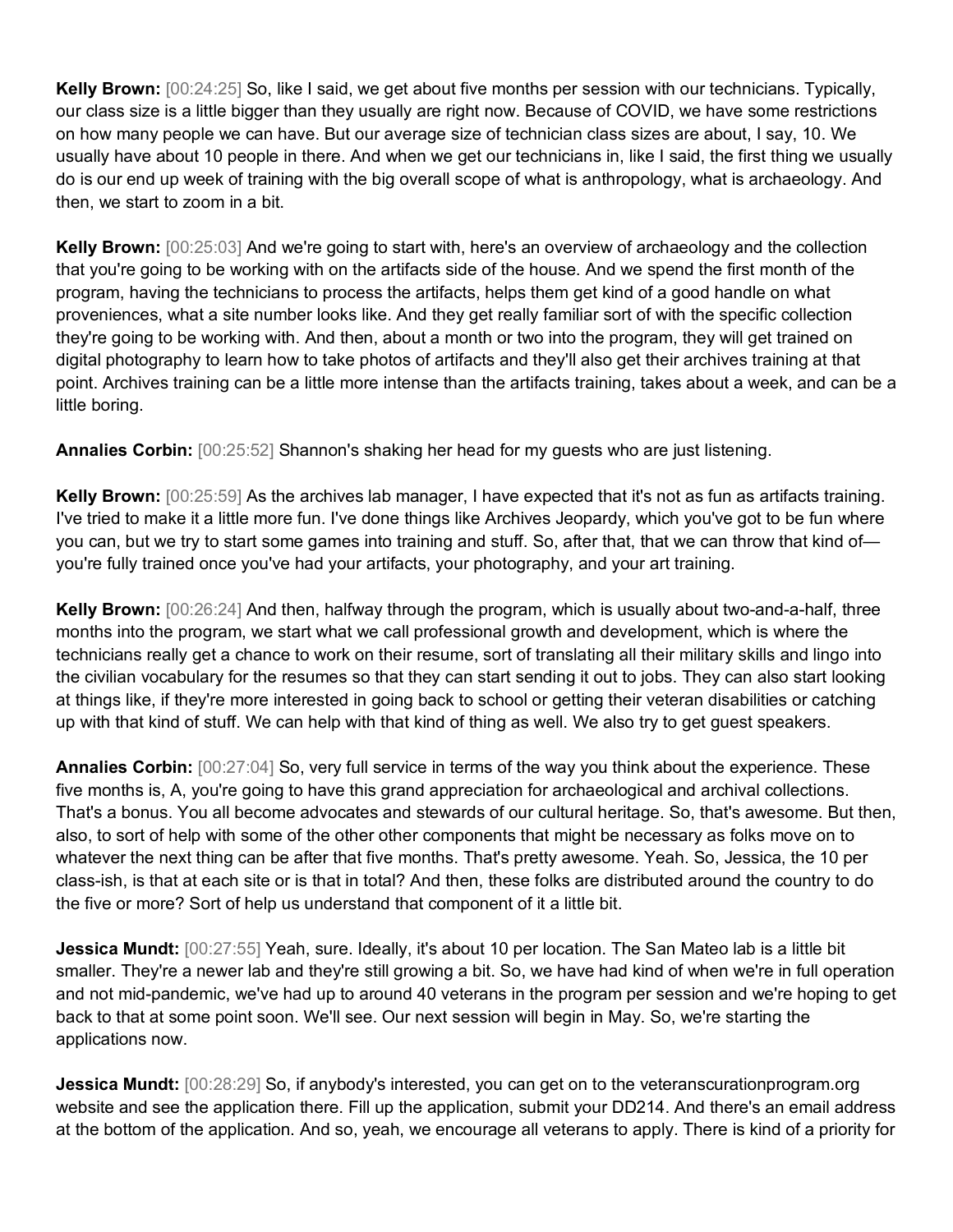post-9/11 veterans. That's kind of how the language in the public look for the Veterans Curation, the language in the public law. So, they have priority, although we accept applications for all veterans.

**Annalies Corbin:** [00:29:01] And anybody can just jump right in on this one. I'm really, really curious sort of if there is overlap with the participants. So, as Shannon comes in, does she work with folks that participated before? That was one of my questions. And then, the other question is sort of as folks then transitioned out of the program, so do folks just end up in lots and lots, I would assume, million different places, different careers, different options and aspirations, I would assume, as diverse as the participants? Right? So, I'm just curious about those two things.

**Jessica Mundt:** [00:29:39] Yeah.

**Kelly Brown:** [00:29:41] Yeah.

**Jessica Mundt:** [00:29:42] Sure. Yeah, it's really diverse. I mean, everything from dental technician to administrators, the federal government, I mean, it runs the gamut. We do, however, I would say in each lab, maybe each session, there's maybe one or two veterans that do have an interest in museum studies, archaeology, anthropology, something related, and we do try to hire graduates of the program on to be lab managers because they know the program best and they know how to take advantage of the program in the best way. So, we do have a few graduates that are currently lab managers and that's definitely the goal.

**Annalies Corbin:** [00:30:21] Excellent. That's a fabulous aspiration for the program. That's awesome. So, Shannon, I want to circle back with you just a little bit and sort of—so, at what stage are you in this? So, you're pretty early on in the program. I mean, the next class starts in May. So, midway through?

**Shannon Johnson:** [00:30:39] We're almost at the tail end because we were a special group because of the pandemic. And what's been amazing is that although I have the arts administration graduate degree, the majority of my resumé is banking and finance. So, of course, they're one and the same.

**Annalies Corbin:** [00:30:57] I saw that in the materials you sent over, yeah, I was like, wow, check that out.

**Shannon Johnson:**  $[00:31:02]$  So, I have to admit that being a part of this program has done wonders with shifting my resume into the direction that I want to go. And therefore, it pushed me more so in a museum studies aspect, or should I say just within working for different museums around the country. And I looked at my resume and I started getting more and more hits because of this organization. But also, I had the guidance and the leadership of, of course, my managers here, and also, everybody else above them providing assistance with whomever is specialized at work in, let's say, a very prominent museum, they worked there before, hey, you got time to meet up, we can talk about it, I can give you what my experience was when I was there.

**Shannon Johnson:** [00:31:45] Okay. Let's do some mock interviews. And they are awesome at that. And especially if you haven't—let's say, with a lot of military personnel, they've never had a job outside of the military. So, doing a resume, trying to take their proper classes. I mean, if anything, you're like, well, let me go get an education. So, yeah, I've got an education, so what do I do next because I've never done this before? The leadership here, they've been guiding us with resume critiquing, making sure that we get the proper training. If there are some other courses that we can take that could be a reference to archaeology that are free, we take them. If there any organization to be a part of, they recommend those as well.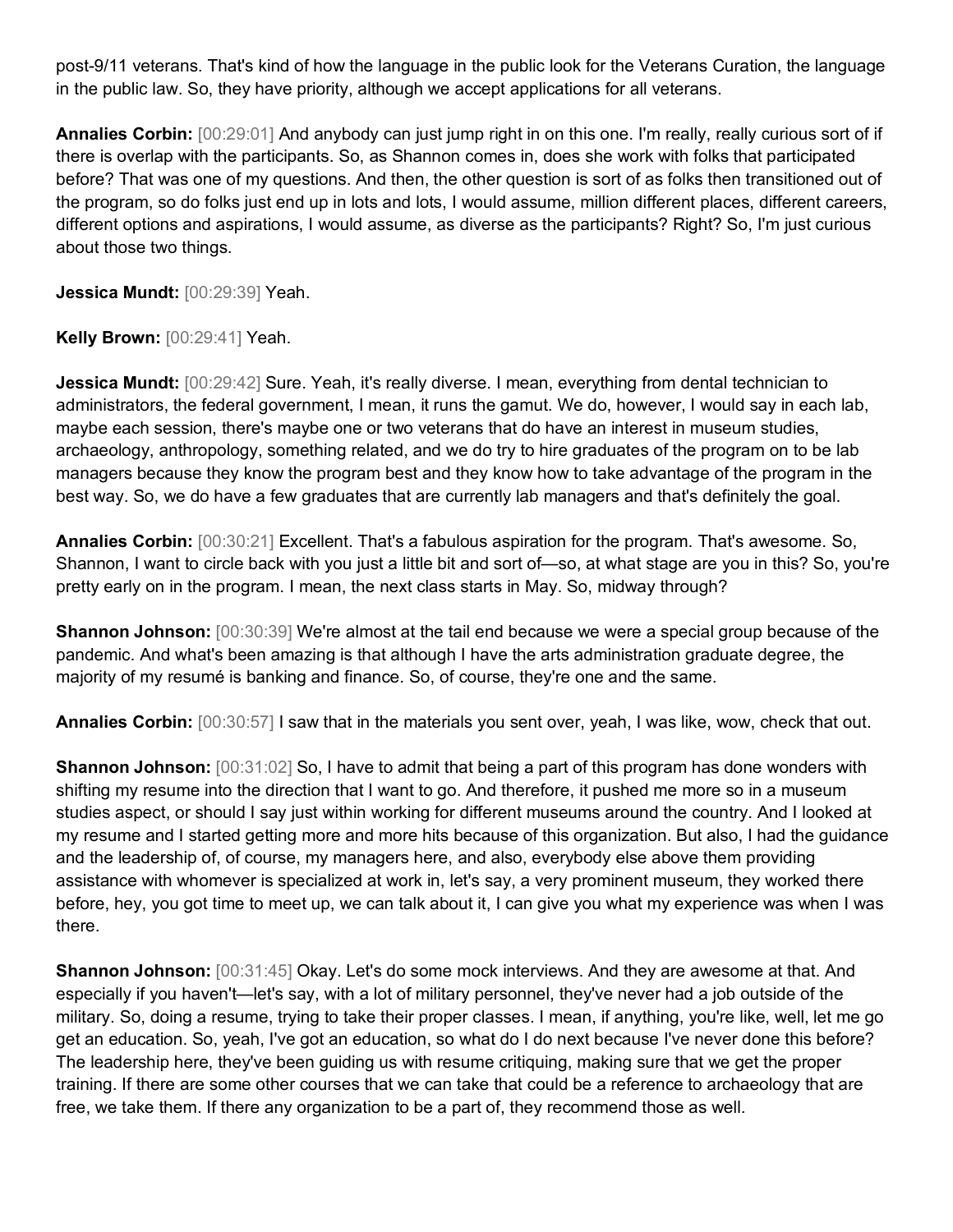**Annalies Corbin:** [00:32:25] Yeah, absolutely. That is so awesome. I'm so excited for you. I can't wait to find out where you land.

**Shannon Johnson:** [00:32:30] Me too.

**Annalies Corbin:** [00:32:31] I know. I'm sure. But any museum or organization that gets you, they'll be lucky to have you. So, that's really, really exciting, Shannon. I do really want to hear what happens. So, Kelly, as you get ready for the next group to come in, in May, what's that going to look like? I mean, the week of PowerPoint, they'll survive that, they'll learn of the photography, the other pieces.

**Annalies Corbin:** [00:33:01] Do you know sort of what collections are coming your way and sort of have that scaffolded or is it always just going to be this sort of big surprise? So, I guess I'm just really curious if you're going to be part of this class that is going to be flying, because I'm sure you'll have folks that will hear like, oh, I should do that, right? What is it that they're going to be getting in the middle of?

**Kelly Brown:** [00:33:19] So, we currently, in Augusta, are working on some pretty big collections that we'll probably still going to be working on for several more months. So, we have a collection from North Georgia that we're working on, and it's prehistoric, has lots of prehistoric materials. And we have another collection from Mississippi that has a lot of historic materials in it. But usually, we kind of know in advance what like collections we're going to have.

**Kelly Brown:** [00:33:47] Some labs go with smaller collections that come in and out pretty fast. So, you don't know kind of what you're going to get. It's kind of up to the Corps what's going to get sent to your lab. So, all we get is a, hey, you've got a new collection coming your way, you just sent one out, so we're sending another one to you, and you never know what's going to be in the box until you kind of open it up.

**Annalies Corbin:** [00:34:11] And that's sort of the fun, isn't it?

**Kelly Brown:** [00:34:13] Yeah.

**Annalies Corbin:** [00:34:15] It is indeed. Excellent. So, Jessica, as we wrap the program up then, what does the future of this program look like? And in addition to the fact that more collections and boxes keep coming, which is really, really awesome, when you're, sort of having been in this program for such a long time, sort of think about the iterations that I assume that it's gone over, what's next for this program?

**Annalies Corbin:** [00:34:40] Is it more of the same or is there something that you see coming along? Because I'm kind of curious about the modifications because of the pandemic and how much of a virtual experience. And is there some tieback into some of the positive impacts that have come from the pandemic, forcing us all to live, work, and think differently? And then, how does that perhaps translate back into this program?

**Jessica Mundt:** [00:35:05] Yeah. So, the pandemic allowed us to take a pause for a little bit and work on a lot that we weren't keeping up with. What we're doing at the VCP, like I look at it almost as a template that could be applied elsewhere. I mean, other groups could be processing documents from a lot of different agencies or other organizations. So, it gives us a chance to look at it again, and also, kind of get in writing what we do here because we did a lot of work with our supervisor manual.

**Jessica Mundt:** [00:35:43] And that is a big thanks to all of the managers that put a lot of time into it, and also to the core who gave us that time to be able to do that and to work on that ability. And hopefully, in the next couple of months, we're gonna have a supervisor manual ready that we'll be able to use, and help record, and